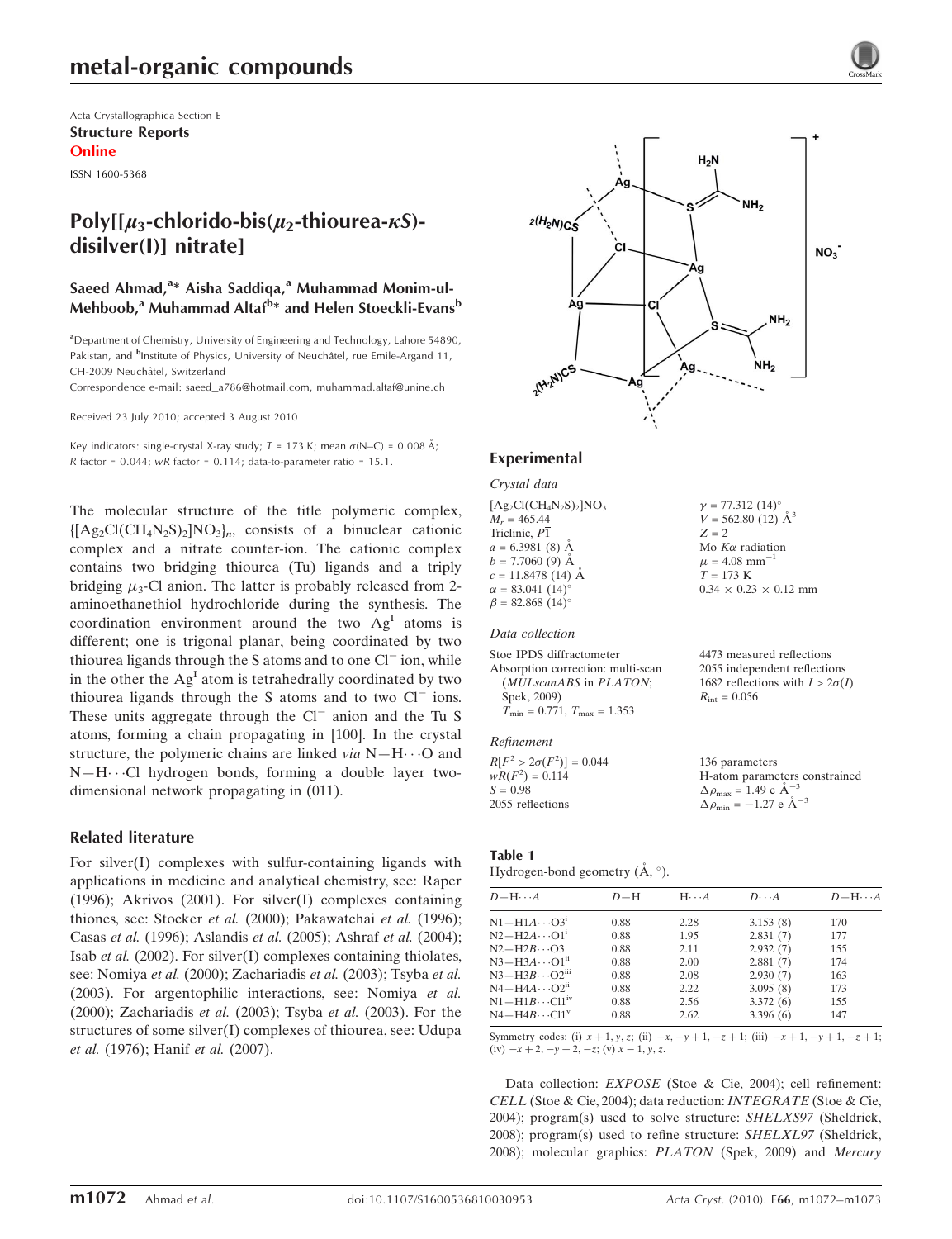(Macrae et al., 2006); software used to prepare material for publication: PLATON and SHELXL97.

MA and HSE thank the staff of the X-ray Application Lab, CSEM, Neuchâtel, for access to the X-ray diffractometer.

Supplementary data and figures for this paper are available from the IUCr electronic archives (Reference: BT5309).

#### References

- [Akrivos, P. D. \(2001\).](https://scripts.iucr.org/cgi-bin/cr.cgi?rm=pdfbb&cnor=bt5309&bbid=BB1) Coord. Chem. Rev. 213, 181–210.
- [Ashraf, W., Ahmad, S. & Isab, A. A. \(2004\).](https://scripts.iucr.org/cgi-bin/cr.cgi?rm=pdfbb&cnor=bt5309&bbid=BB2) Transition Met. Chem. 29, 400– [404.](https://scripts.iucr.org/cgi-bin/cr.cgi?rm=pdfbb&cnor=bt5309&bbid=BB2)
- [Aslandis, P., Divanidis, S., Cox, P. J. & Karagiannidis, P. \(2005\).](https://scripts.iucr.org/cgi-bin/cr.cgi?rm=pdfbb&cnor=bt5309&bbid=BB3) Polyhedron, 24, [853–863.](https://scripts.iucr.org/cgi-bin/cr.cgi?rm=pdfbb&cnor=bt5309&bbid=BB3)
- Casas, J. S., Martinez, E. G., Sánchez, A., González, A. S., Sordo, J., Casellato, [U. & Graziani, R. \(1996\).](https://scripts.iucr.org/cgi-bin/cr.cgi?rm=pdfbb&cnor=bt5309&bbid=BB4) Inorg. Chim. Acta, 241, 117–123.
- [Hanif, M., Ahmad, S., Altaf, M. & Stoeckli-Evans, H. \(2007\).](https://scripts.iucr.org/cgi-bin/cr.cgi?rm=pdfbb&cnor=bt5309&bbid=BB6) Acta Cryst. E63, [m2594.](https://scripts.iucr.org/cgi-bin/cr.cgi?rm=pdfbb&cnor=bt5309&bbid=BB6)
- [Isab, A. A., Ahmad, S. & Arab, M. \(2002\).](https://scripts.iucr.org/cgi-bin/cr.cgi?rm=pdfbb&cnor=bt5309&bbid=BB6) Polyhedron, 21, 1267–1271.
- [Macrae, C. F., Edgington, P. R., McCabe, P., Pidcock, E., Shields, G. P., Taylor,](https://scripts.iucr.org/cgi-bin/cr.cgi?rm=pdfbb&cnor=bt5309&bbid=BB7) [R., Towler, M. & van de Streek, J. \(2006\).](https://scripts.iucr.org/cgi-bin/cr.cgi?rm=pdfbb&cnor=bt5309&bbid=BB7) J. Appl. Cryst. 39, 453–457.
- [Nomiya, K., Takahashi, S. & Noguchi, R. \(2000\).](https://scripts.iucr.org/cgi-bin/cr.cgi?rm=pdfbb&cnor=bt5309&bbid=BB8) J. Chem. Soc. Dalton Trans. [pp. 2091–2098.](https://scripts.iucr.org/cgi-bin/cr.cgi?rm=pdfbb&cnor=bt5309&bbid=BB8)
- [Pakawatchai, C., Sivakumar, K. & Fun, H.-K. \(1996\).](https://scripts.iucr.org/cgi-bin/cr.cgi?rm=pdfbb&cnor=bt5309&bbid=BB9) Acta Cryst. C52, 1954– [1957.](https://scripts.iucr.org/cgi-bin/cr.cgi?rm=pdfbb&cnor=bt5309&bbid=BB9)
- [Raper, E. S. \(1996\).](https://scripts.iucr.org/cgi-bin/cr.cgi?rm=pdfbb&cnor=bt5309&bbid=BB10) Coord. Chem. Rev. 153, 199–255.
- [Sheldrick, G. M. \(2008\).](https://scripts.iucr.org/cgi-bin/cr.cgi?rm=pdfbb&cnor=bt5309&bbid=BB11) Acta Cryst. A64, 112–122.
- [Spek, A. L. \(2009\).](https://scripts.iucr.org/cgi-bin/cr.cgi?rm=pdfbb&cnor=bt5309&bbid=BB12) Acta Cryst. D65, 148–155.
- [Stocker, F. B., Britton, D. & Young, V. G. Jr \(2000\).](https://scripts.iucr.org/cgi-bin/cr.cgi?rm=pdfbb&cnor=bt5309&bbid=BB13) Inorg. Chem. 39, 3479– [3483.](https://scripts.iucr.org/cgi-bin/cr.cgi?rm=pdfbb&cnor=bt5309&bbid=BB13)
- [Stoe & Cie \(2004\).](https://scripts.iucr.org/cgi-bin/cr.cgi?rm=pdfbb&cnor=bt5309&bbid=BB14) EXPOSE, CELL and INTEGRATE in IPDSI Software. [Stoe & Cie GmbH, Darmstadt, Germany.](https://scripts.iucr.org/cgi-bin/cr.cgi?rm=pdfbb&cnor=bt5309&bbid=BB14)
- [Tsyba, I., Mui, B.-K., Bau, R., Noguchi, R. & Nomiya, K. \(2003\).](https://scripts.iucr.org/cgi-bin/cr.cgi?rm=pdfbb&cnor=bt5309&bbid=BB15) Inorg. Chem. 42[, 8028–8032.](https://scripts.iucr.org/cgi-bin/cr.cgi?rm=pdfbb&cnor=bt5309&bbid=BB15)
- [Udupa, R. M., Henke, G. & Krebs, B. \(1976\).](https://scripts.iucr.org/cgi-bin/cr.cgi?rm=pdfbb&cnor=bt5309&bbid=BB16) Inorg. Chim. Acta, 18, 173–177.
- [Zachariadis, P. C., Hadjikakou, S. K., Hadjiliadis, N., Michaelides, A., Skoulika,](https://scripts.iucr.org/cgi-bin/cr.cgi?rm=pdfbb&cnor=bt5309&bbid=BB17) [S., Ming, Y. & Xiaolin, Y. \(2003\).](https://scripts.iucr.org/cgi-bin/cr.cgi?rm=pdfbb&cnor=bt5309&bbid=BB17) Inorg. Chim. Acta, 343, 361–365.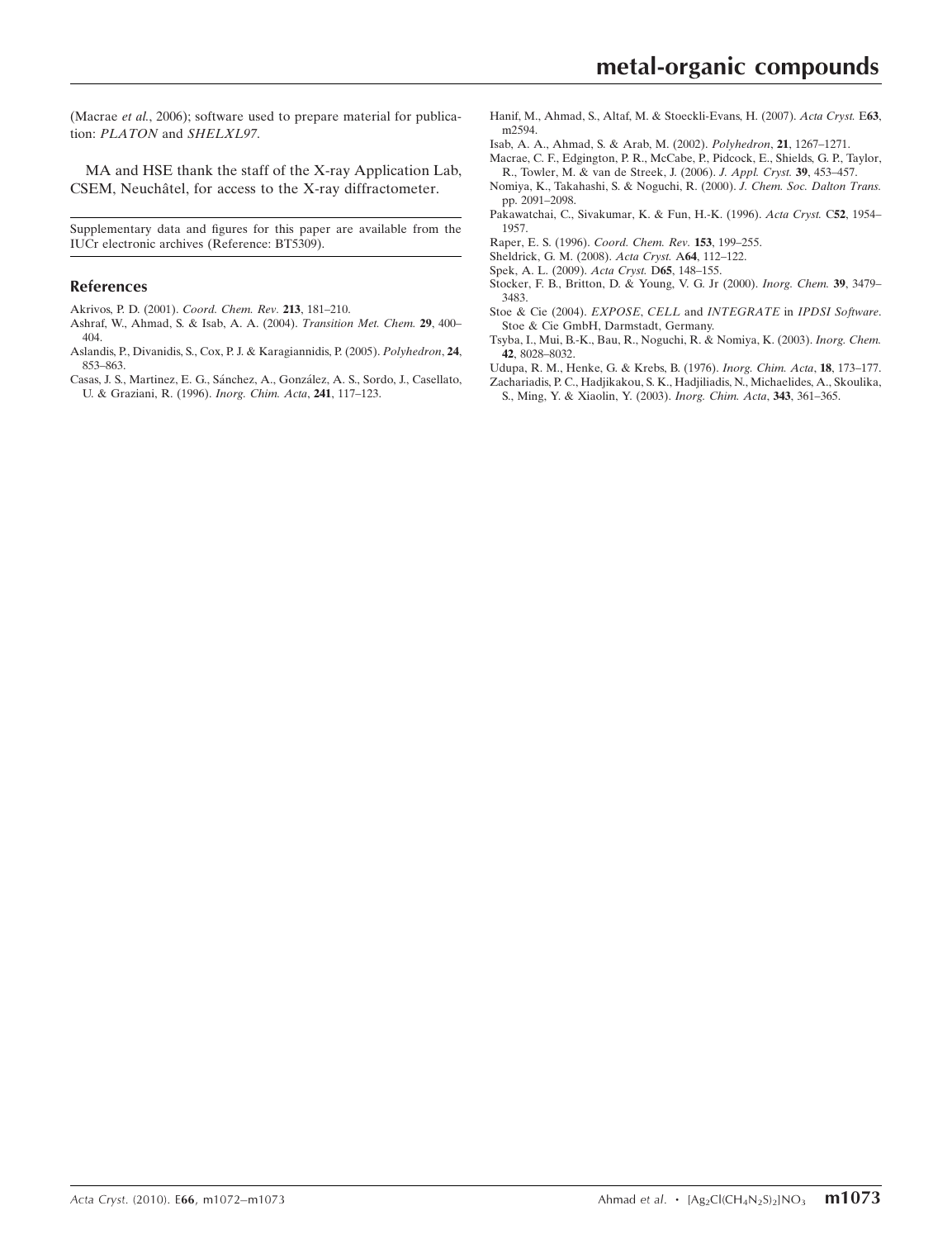# **supporting information**

*Acta Cryst.* (2010). E**66**, m1072–m1073 [https://doi.org/10.1107/S1600536810030953]

## **Poly[[***µ***3-chlorido-bis(***µ***2-thiourea-***κS***)disilver(I)] nitrate]**

## **Saeed Ahmad, Aisha Saddiqa, Muhammad Monim-ul-Mehboob, Muhammad Altaf and Helen Stoeckli-Evans**

### **S1. Comment**

The study of the coordination and structural chemistry of silver(I) complexes with sulfur containing ligands has been a matter of interest over the last decades due to their wide range of applications in medicine and in analytical chemistry (Raper, 1996; Akrivos, 2001), and also due to their ability to adopt geometries with variable nuclearities and structural diversity. Consequently, several silver(I) complexes containing thiones (Stocker *et al.*, 2000; Pakawatchai *et al.*, 1996; Casas *et al.*, 1996; Aslandis *et al.*, 2005; Ashraf *et al.*, 2004; Isab *et al.*, 2002) and thiolates (Nomiya *et al.*, 2000; Zachariadis *et al.*, 2003; Tsyba *et al.*, 2003) have been prepared and structurally characterized. Silver(I) complexes with thiolates like thiomalic acid, thiosalisalic acid and 2-mercaptonicotinic acid [Nomiya *et al.*, 2000; Zachariadis *et al.*, 2003] also have remarkable antimicrobial activities for bacteria, yeast, and mold. The present report describes the structure of the new title silver(I) cluster of thiourea (Tu).

The molecular structure of the title complex is shown in Fig. 1. The asymmetric unit consists of a binuclear cationic complex and a nitrate counter ion. The cationic complex contains two silver(I) atoms, Ag1 and Ag2, two Tu ligands which bridge the silver(I) atoms *via* the S-atoms, and a triply bridging  $(\mu_3)$ Cl<sup>-</sup> anion. The latter is probably released from 2-aminoethanethiol hydrochloride during the synthesis. The coordination environments around the two silver atoms are different. Atom Ag1 possesses a tetrahedral geometry, being coordinated to two thiourea ligands through the S-atoms, and two Cl<sup>-</sup> anions. Atom Ag2 has a trigonal planar geometry, being coordinated to two thiourea ligands through S-atoms and to one Cl anion. These units aggregate through the Cl anion, and the Tu sulfur atoms, to form a one-dimensional chain which propagates in [100], as shown in Fig. 1.

The Ag—S distances around the trigonally coordinated Ag2 center  $[Ag2 - S1 = 2.4827 (15) \text{ Å}, Ag2 - S2 = 2.4913 (16)$ Å] are somewhat longer than those around tetrahedrally coordinated Ag1 center  $[Ag1-S1 = 2.4305 (15) \text{ Å}, Ag1-S2 =$ 2.4278 (15) Å]. In contrast the Ag—Cl bond distances are lengthened. The Ag1—Cl1 and Ag1—Cl1*<sup>c</sup>* [symmetry code: (*c*)  $1 - x$ ,  $2 - y$ ,  $1 - z$  distances are 2.8393 (15) and 2.9280 (16) Å, respectively, compared to distance Ag2—Cl1 which is 2.5477 (14) Å. The individual distances and angles within the Tu ligand are comparable to those reported for other Agthiourea complexes [Udupa *et al.*, 1976; Hanif *et al.*, 2007].

The shortest silver(I)…silver(I) distance of 3.2889 (8) Å [Ag1—Ag2<sup>*a*</sup>; symmetry code: (*a*) -1 + *x*, *y*, *z*] indicates that the complex is stabilized by significant argentophilic interactions. This distance is comparable to values reported previously [Nomiya *et al.*, 2000; Zachariadis *et al.*, 2003; Tsyba *et al.*, 2003]. The other short Ag···Ag distances include Ag2···Ag2*<sup>d</sup>* and Ag1···Ag2*<sup>d</sup>* of 3.5169 (8) and 3.5753 (8) Å, respectively [symmetry code: (*d*) 2 - *x*, 2 - *y*, -*z*], see Fig. 1.

In the crystal the polymeric chains are linked *via* N—H···O hydrogen bonds, involving the thiourea NH2 H-atoms and the nitrate O-atoms, and N—H···Cl contacts (Fig. 2, Table 1), to form a double layer two-dimensional network propagating in plane (011).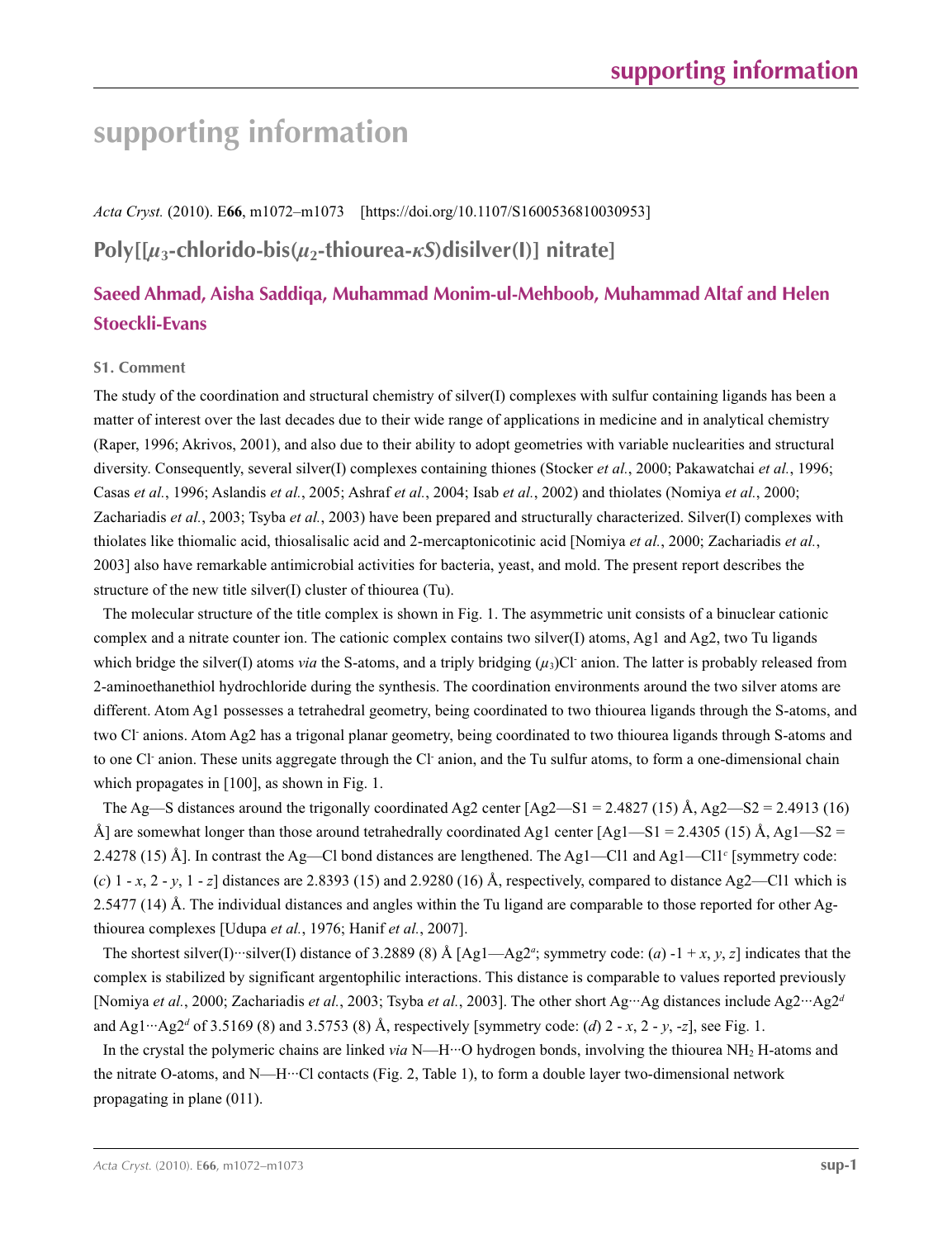### **S2. Experimental**

The title complex was prepared by adding 1 mmol (0.113 g) of 2-aminoethanethiol hydrochloride, dissolved in 10 ml of distilled water, to 1 mmol (0.170 g) of AgNO<sub>3</sub>, dissolved in 30 ml of distilled water. The mixture was stirred for  $15-20$ min giving a clear solution. 1 mmol (0.076 g) of thiourea, dissolved in 10 ml of methanol, was then added and the mixture was stirred for a further 15 min. The solution was then filtered and the filtrate kept at RT for slow evaporation of the solvent. After 2–3 days colourless crystals, suitable for X-ray diffraction analysis, were obtained.

### **S3. Refinement**

The NH2 H-atoms could be located in difference electron-density maps. In the final cycles of least-squares refinement they were included in calculated positions and treated as riding atoms: N—H = 0.88 Å, with  $U_{iso}(H) = 1.2U_{eq}(N)$ .



**Figure 1**

A view of the molecular structure of the title complex with displacement ellipoids drawn at the 50% proability level [Symmetry codes:  $(a) = -1 + x, y, z$ ;  $(b) = 1 + x, y, z$ ;  $(c) = 1 - x, 2 - y, 1 - z$ ;  $(d) = 2 - x, 2 - y, -z$ ].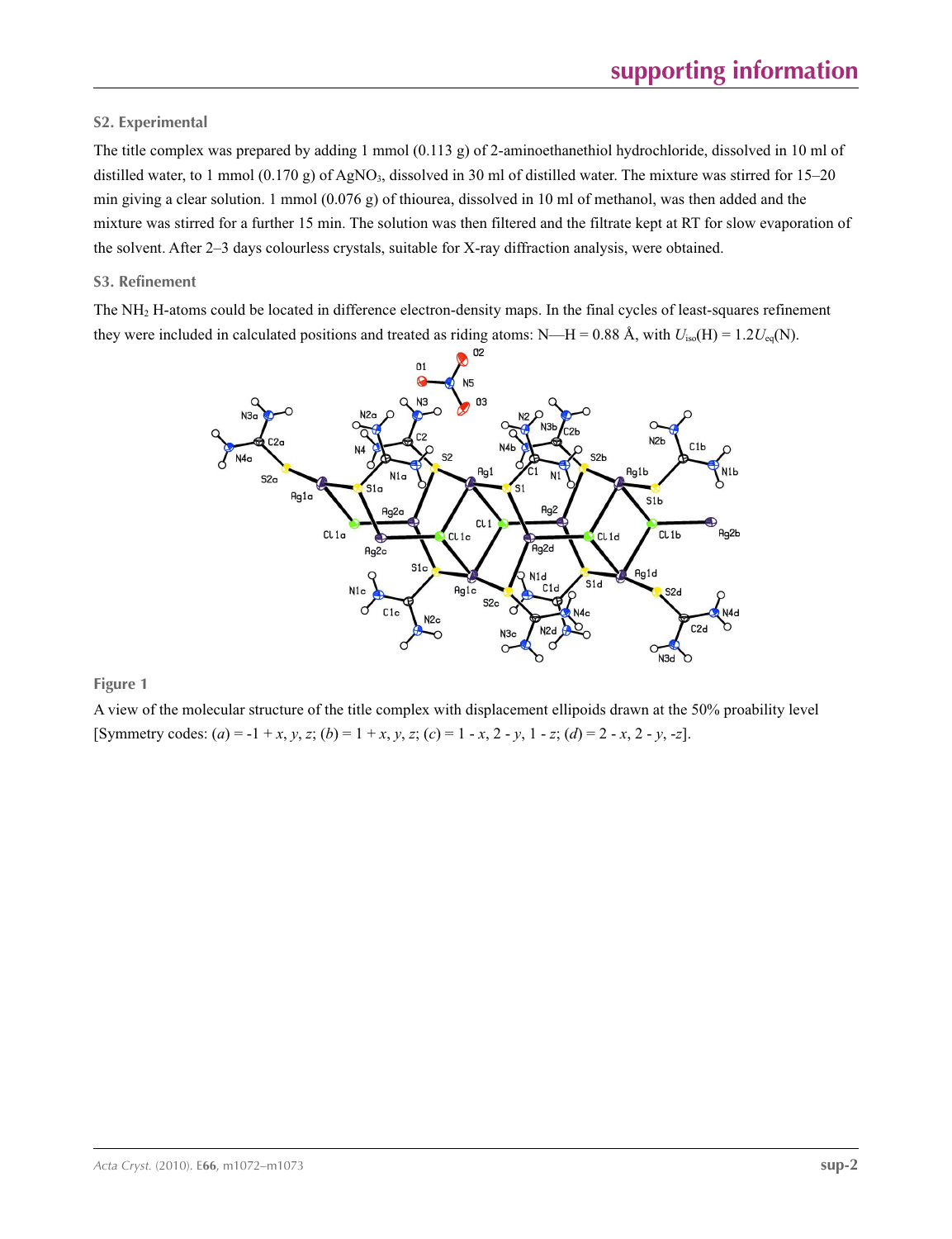

### **Figure 2**

A view along the *a*-axis of the crystal packing of the title complex showing the N—H···O and N—H···Cl hydrogen bonds [dotted lines; see Table 1 for details].

**Poly[[***µ***3-chlorido-bis(***µ***2-thiourea-***κS***)disilver(I)] nitrate]** 

| Crystal data                        |                                        |
|-------------------------------------|----------------------------------------|
| $[Ag_2Cl(CH_4N_2S)_2]NO_3$          | $\gamma$ = 77.312 (14) <sup>o</sup>    |
| $M_r = 465.44$                      | $V = 562.80(12)$ Å <sup>3</sup>        |
| Triclinic, P1                       | $Z = 2$                                |
| Hall symbol: -P 1                   | $F(000) = 444$                         |
| $a = 6.3981(8)$ Å                   | $D_x = 2.747$ Mg m <sup>-3</sup>       |
| $b = 7.7060(9)$ Å                   | Mo Ka radiation, $\lambda = 0.71073$ Å |
| $c = 11.8478(14)$ Å                 | Cell parameters from 5310 reflections  |
| $\alpha$ = 83.041 (14) <sup>o</sup> | $\theta$ = 2.7–26.0°                   |
| $\beta$ = 82.868 (14) <sup>o</sup>  | $\mu$ = 4.08 mm <sup>-1</sup>          |
|                                     |                                        |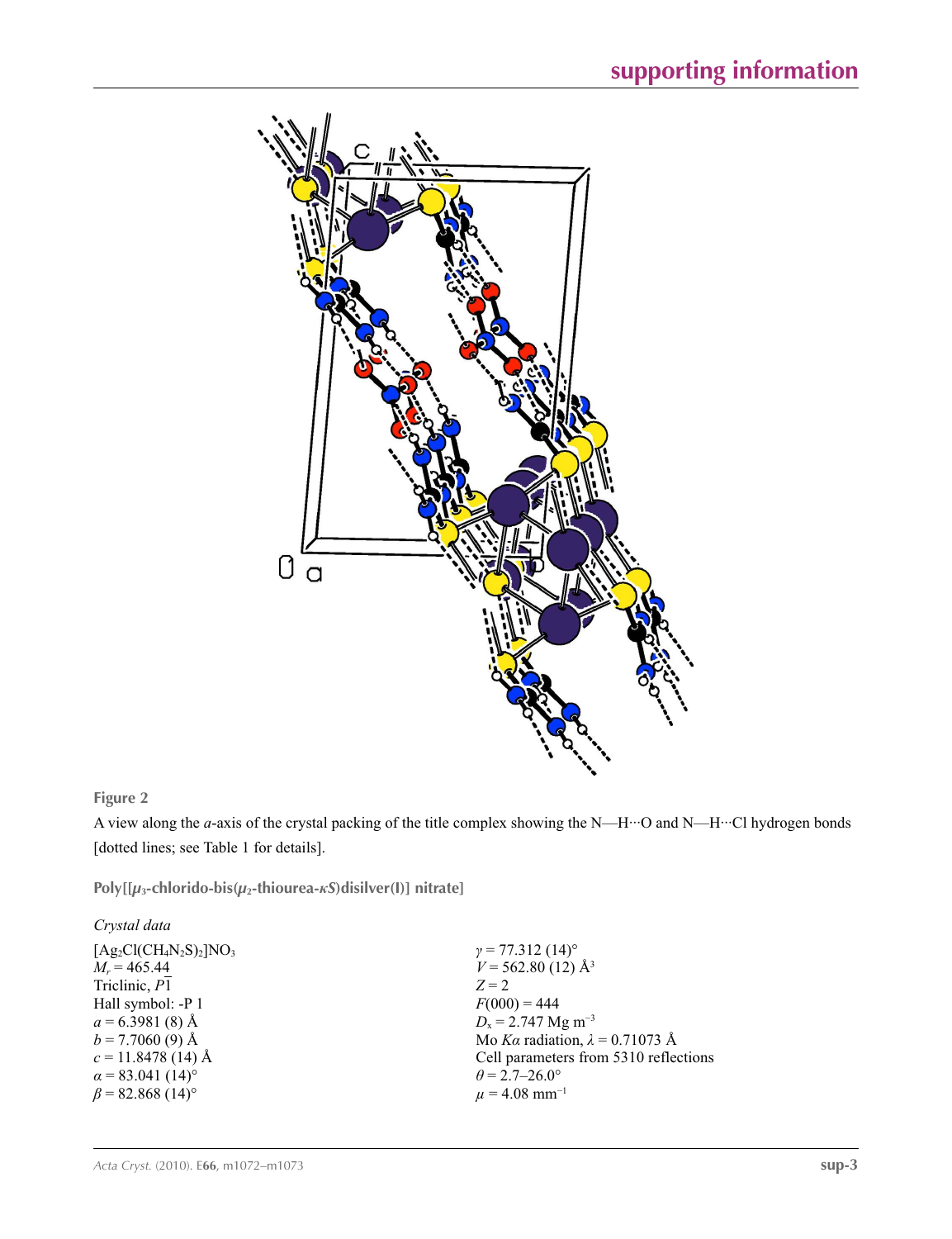### $T = 173$  K Plate, colourless

*Data collection*

| Duiu concenon                              |                                                                         |
|--------------------------------------------|-------------------------------------------------------------------------|
| Stoe IPDS<br>diffractometer                | 4473 measured reflections<br>2055 independent reflections               |
| Radiation source: fine-focus sealed tube   | 1682 reflections with $I > 2\sigma(I)$                                  |
| Graphite monochromator                     | $R_{\text{int}} = 0.056$                                                |
| $\varphi$ scans                            | $\theta_{\text{max}} = 26.0^{\circ}, \theta_{\text{min}} = 2.7^{\circ}$ |
| Absorption correction: multi-scan          | $h = -7 \rightarrow 7$                                                  |
| (MULscanABS in <i>PLATON</i> ; Spek, 2009) | $k = -9 \rightarrow 8$                                                  |
| $T_{\min}$ = 0.771, $T_{\max}$ = 1.353     | $l = -14 \rightarrow 13$                                                |
| Refinement                                 |                                                                         |
| Refinement on $F^2$                        | Secondary atom site location: difference Fourier                        |
| Least-squares matrix: full                 | map                                                                     |
| $R[F^2 > 2\sigma(F^2)] = 0.044$            | Hydrogen site location: inferred from                                   |
| $wR(F^2) = 0.114$                          | neighbouring sites                                                      |
| $S = 0.98$                                 | H-atom parameters constrained                                           |
| 2055 reflections                           | $w = 1/[\sigma^2(F_0^2) + (0.0795P)^2]$                                 |
| 136 parameters                             | where $P = (F_o^2 + 2F_s^2)/3$                                          |
|                                            |                                                                         |

 $0.34 \times 0.23 \times 0.12$  mm

0 restraints Primary atom site location: structure-invariant direct methods

### *Special details*

**Geometry**. Bond distances, angles *etc*. have been calculated using the rounded fractional coordinates. All su's are estimated from the variances of the (full) variance-covariance matrix. The cell e.s.d.'s are taken into account in the estimation of distances, angles and torsion angles

 $(\Delta/\sigma)_{\text{max}}$  < 0.001 Δ*ρ*max = 1.49 e Å−3  $\Delta \rho_{\text{min}} = -1.27 \text{ e } \text{\AA}^{-3}$ 

**Refinement**. The NH2H-atoms were included in calculated positions and treated as riding atoms: N—H 0.88 Å with  $U_{\text{iso}}(H) = 1.2 U_{\text{eq}}(\text{parent N-atom}).$ 

| Fractional atomic coordinates and isotropic or equivalent isotropic displacement parameters $(\AA^2)$ |  |  |  |  |
|-------------------------------------------------------------------------------------------------------|--|--|--|--|
|                                                                                                       |  |  |  |  |

|                  | $\mathcal{X}$ | $\mathcal{Y}$ | $\boldsymbol{Z}$ | $U_{\rm iso}*/U_{\rm eq}$ |
|------------------|---------------|---------------|------------------|---------------------------|
| Ag1              | 0.48799(7)    | 0.87109(6)    | 0.15613(4)       | 0.0303(2)                 |
| Ag <sub>2</sub>  | 1.07497(7)    | 1.16730(7)    | 0.06513(4)       | 0.0327(2)                 |
| C <sub>11</sub>  | 0.6808(2)     | 1.16001(19)   | 0.05756(13)      | 0.0245(4)                 |
| S <sub>1</sub>   | 0.7764(2)     | 0.63258(18)   | 0.08944(12)      | 0.0197(4)                 |
| S <sub>2</sub>   | 0.2032(2)     | 1.07487(18)   | 0.25782(13)      | 0.0201(4)                 |
| N1               | 1.1617(8)     | 0.5710(7)     | 0.1682(5)        | 0.0264(16)                |
| N2               | 0.8858(7)     | 0.5149(7)     | 0.2959(5)        | 0.0271(16)                |
| N <sub>3</sub>   | 0.0979(8)     | 0.8245(7)     | 0.4138(5)        | 0.0319(16)                |
| N <sub>4</sub>   | $-0.1790(8)$  | 0.9882(7)     | 0.3218(5)        | 0.0276(16)                |
| C <sub>1</sub>   | 0.9560(8)     | 0.5703(7)     | 0.1930(5)        | 0.0179(14)                |
| C <sub>2</sub>   | 0.0266(8)     | 0.9512(7)     | 0.3359(5)        | 0.0183(17)                |
| O <sub>1</sub>   | 0.1853(6)     | 0.3896(6)     | 0.4594(4)        | 0.0303(15)                |
| O <sub>2</sub>   | 0.4735(7)     | 0.2157(7)     | 0.5106(5)        | 0.0440(16)                |
| O <sub>3</sub>   | 0.4800(8)     | 0.3913(8)     | 0.3521(5)        | 0.0481(18)                |
| N <sub>5</sub>   | 0.3826(7)     | 0.3331(7)     | 0.4412(5)        | 0.0268(16)                |
| H <sub>1</sub> A | 1.25110       | 0.53410       | 0.22110          | $0.0320*$                 |
| H1B              | 1.21010       | 0.60840       | 0.09880          | $0.0320*$                 |
|                  |               |               |                  |                           |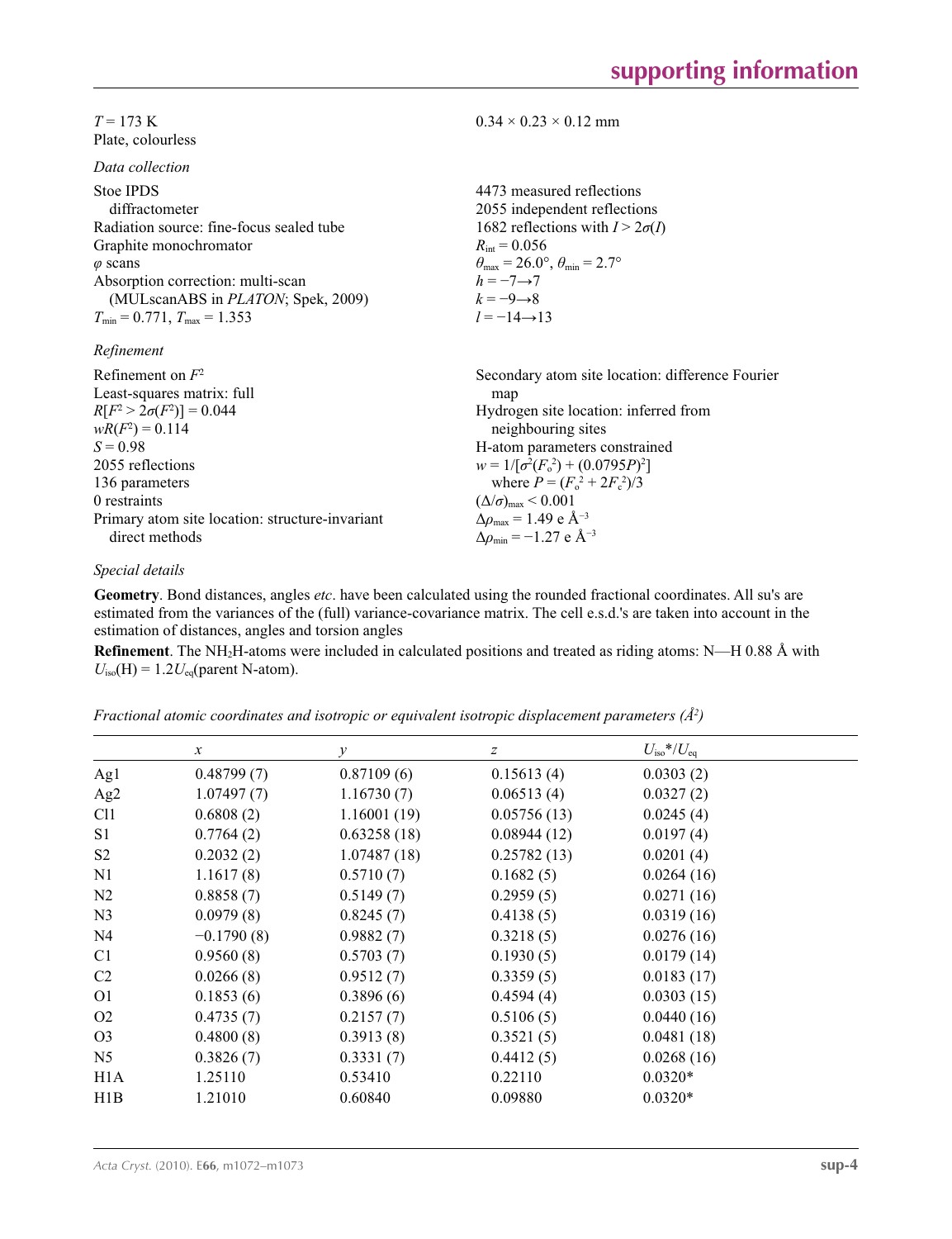# **supporting information**

| 0.97600    | 0.47810 | 0.34840 | $0.0330*$ |
|------------|---------|---------|-----------|
| 0.74820    | 0.51410 | 0.31310 | $0.0330*$ |
| 0.00830    | 0.76530 | 0.45590 | $0.0380*$ |
| 0.23560    | 0.79830 | 0.42420 | $0.0380*$ |
| $-0.26680$ | 0.92790 | 0.36460 | $0.0330*$ |
| $-0.22930$ | 1.07330 | 0.26960 | $0.0330*$ |
|            |         |         |           |

*Atomic displacement parameters (Å2 )*

|                 | $U^{11}$   | $I^{22}$  | $\mathcal{L}^{\beta 3}$ | $U^{12}$      | $U^{13}$      | $U^{23}$     |
|-----------------|------------|-----------|-------------------------|---------------|---------------|--------------|
| Ag1             | 0.0177(3)  | 0.0356(3) | 0.0341(3)               | $-0.0027(2)$  | 0.0032(2)     | $-0.0001(2)$ |
| Ag <sub>2</sub> | 0.0266(3)  | 0.0465(3) | 0.0235(3)               | $-0.0128(2)$  | $-0.0058(2)$  | 0.0155(2)    |
| C <sub>11</sub> | 0.0214(6)  | 0.0313(7) | 0.0219(8)               | $-0.0123(5)$  | $-0.0056(5)$  | 0.0089(6)    |
| S <sub>1</sub>  | 0.0155(6)  | 0.0263(7) | 0.0163(8)               | $-0.0040(5)$  | $-0.0036(5)$  | 0.0038(6)    |
| S <sub>2</sub>  | 0.0160(6)  | 0.0234(7) | 0.0198(8)               | $-0.0062(5)$  | $-0.0013(5)$  | 0.0057(6)    |
| N <sub>1</sub>  | 0.024(2)   | 0.036(3)  | 0.019(3)                | $-0.010(2)$   | $-0.0043(19)$ | 0.007(2)     |
| N <sub>2</sub>  | 0.014(2)   | 0.043(3)  | 0.022(3)                | $-0.007(2)$   | $-0.0018(19)$ | 0.008(2)     |
| N <sub>3</sub>  | 0.019(2)   | 0.042(3)  | 0.029(3)                | $-0.005(2)$   | $-0.005(2)$   | 0.019(3)     |
| N <sub>4</sub>  | 0.018(2)   | 0.041(3)  | 0.022(3)                | $-0.011(2)$   | $-0.0029(19)$ | 0.014(2)     |
| C <sub>1</sub>  | 0.018(2)   | 0.016(2)  | 0.019(3)                | $-0.0056(19)$ | $-0.002(2)$   | 0.005(2)     |
| C <sub>2</sub>  | 0.019(3)   | 0.022(3)  | 0.012(3)                | $-0.001(2)$   | $-0.001(2)$   | $-0.001(2)$  |
| O <sub>1</sub>  | 0.0158(18) | 0.044(3)  | 0.024(3)                | 0.0012(17)    | $-0.0020(16)$ | 0.011(2)     |
| O <sub>2</sub>  | 0.022(2)   | 0.056(3)  | 0.047(3)                | $-0.001(2)$   | $-0.013(2)$   | 0.019(3)     |
| O <sub>3</sub>  | 0.028(2)   | 0.071(4)  | 0.041(3)                | $-0.020(2)$   | 0.010(2)      | 0.016(3)     |
| N <sub>5</sub>  | 0.016(2)   | 0.035(3)  | 0.028(3)                | $-0.008(2)$   | $-0.002(2)$   | 0.007(2)     |
|                 |            |           |                         |               |               |              |

*Geometric parameters (Å, º)*

| $Ag1 - Cl1$                                    | 2.8393(15) | $N1 - C1$        | 1.314(8) |  |
|------------------------------------------------|------------|------------------|----------|--|
| $Ag1-S1$                                       | 2.4305(15) | $N2-C1$          | 1.301(8) |  |
| $Ag1-S2$                                       | 2.4278(15) | $N3-C2$          | 1.305(8) |  |
| $Ag1-C11$ <sup>i</sup>                         | 2.9280(16) | $N4-C2$          | 1.311(8) |  |
| $Ag2$ —Cl1                                     | 2.5477(14) | $N1 - H1A$       | 0.8800   |  |
| $Ag2-S2ii$                                     | 2.4913(16) | $N1 - H1B$       | 0.8800   |  |
| $Ag2-S1$ <sup>iii</sup>                        | 2.4827(15) | $N2 - H2B$       | 0.8800   |  |
| $S1 - C1$                                      | 1.738(6)   | $N2-H2A$         | 0.8800   |  |
| $S2-C2$                                        | 1.744(6)   | $N3$ —H $3A$     | 0.8800   |  |
| $O1 - N5$                                      | 1.242(6)   | $N3$ —H $3B$     | 0.8800   |  |
| $O2 - N5$                                      | 1.241(8)   | $N4 - H4A$       | 0.8800   |  |
| $O3 - N5$                                      | 1.244(8)   | $N4 - H4B$       | 0.8800   |  |
| $Cl1 - Ag1 - Sl$                               | 96.91(5)   | $Cl-M1-H1A$      | 120.00   |  |
| $Cl1 - Ag1 - S2$                               | 90.60(5)   | $Cl-M2-H2A$      | 120.00   |  |
| $Cl1 - Ag1 - Cl1$ <sup>i</sup>                 | 92.64(5)   | $H2A - N2 - H2B$ | 120.00   |  |
| $S1 - Ag1 - S2$                                | 169.00(5)  | $Cl-M2-H2B$      | 120.00   |  |
| $Cl1^i$ $\rightarrow$ $Ag1$ $\rightarrow$ $Sl$ | 82.74(5)   | $C2-M3-H3A$      | 120.00   |  |
| $Cl1^i$ $\rightarrow$ Ag1 $\rightarrow$ S2     | 105.01(5)  | $H3A$ —N3—H3B    | 120.00   |  |
| $Cl1 - Ag2 - S2$ <sup>ii</sup>                 | 114.00(5)  | $C2-M3-H3B$      | 120.00   |  |